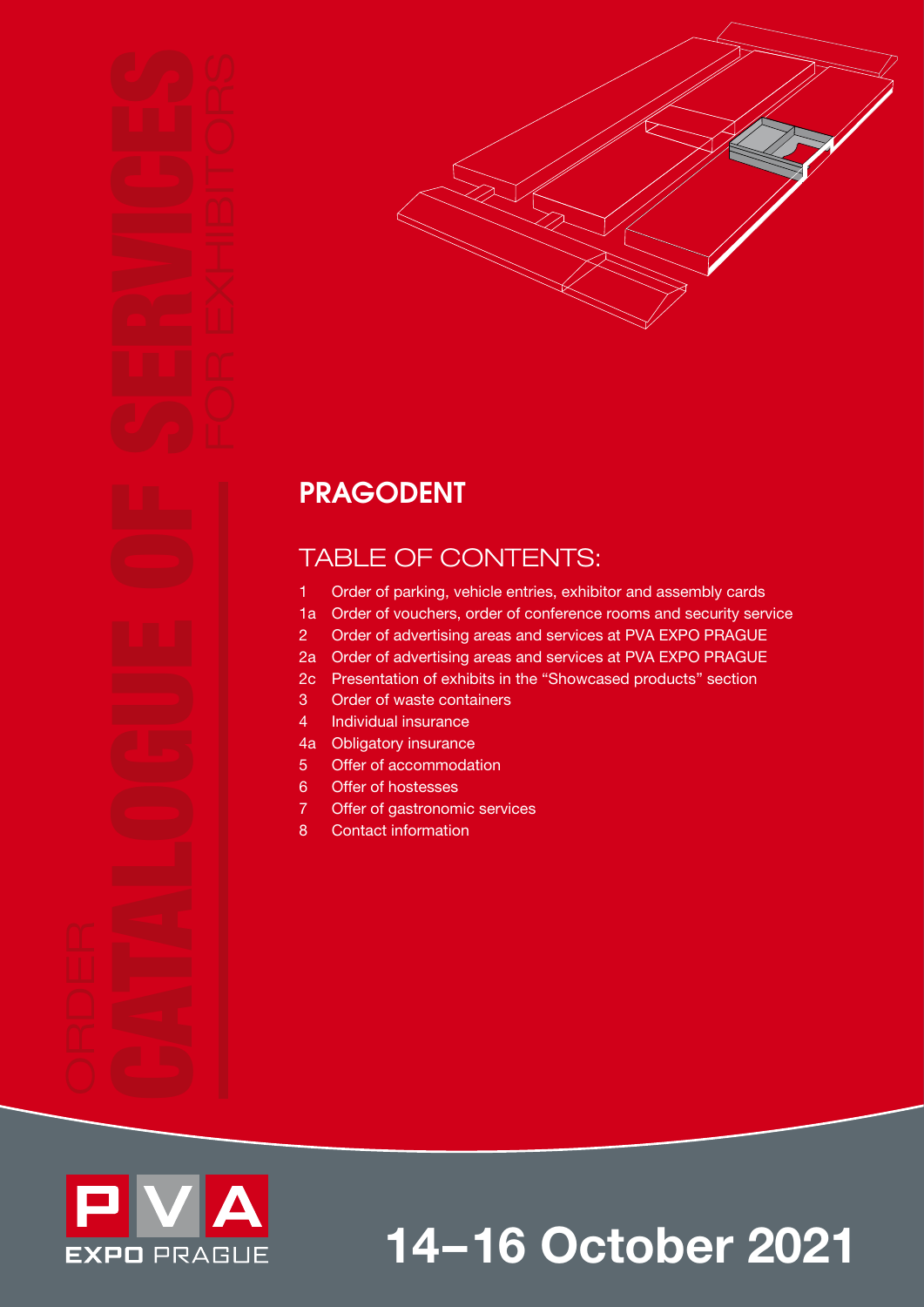Exhibitor (commercial name)

| <b>MULTIDAY PARKING CARD - TRANSFERABLE</b><br>closing deadline for orders: 31 August 2021                                                                                                                                                                                                                                                                                                                                                                                                                                                                                                                                                                                                                                                                                                           |                            |                                  |                                             |                             |  |  |  |  |
|------------------------------------------------------------------------------------------------------------------------------------------------------------------------------------------------------------------------------------------------------------------------------------------------------------------------------------------------------------------------------------------------------------------------------------------------------------------------------------------------------------------------------------------------------------------------------------------------------------------------------------------------------------------------------------------------------------------------------------------------------------------------------------------------------|----------------------------|----------------------------------|---------------------------------------------|-----------------------------|--|--|--|--|
| The multiday parking card is intended for passenger cars of the exhibitors. Its validity is 14–16 October 2021 inside the PVA EXPO PRAGUE area<br>in reserved sites. It must be placed, for all the time of staying within the Exhibition Centre area, in a visible place behind the windscreen and<br>properly marked (in such a manner that it can be possible to identify the exhibitor-stand number). With regard to the limited number of parking<br>cards, the individual orders will be managed (chronologically) according to the delivery dates. The multiday parking card is transferable.                                                                                                                                                                                                 |                            |                                  |                                             |                             |  |  |  |  |
| $\star$<br><b>MULTIDAY PARKING CARD</b>                                                                                                                                                                                                                                                                                                                                                                                                                                                                                                                                                                                                                                                                                                                                                              |                            | price: EUR 91/pc                 | Quantity:                                   |                             |  |  |  |  |
| <b>MULTIDAY PARKING CARD - NON TRANSFERABLE</b><br>closing deadline for orders: 31 August 2021                                                                                                                                                                                                                                                                                                                                                                                                                                                                                                                                                                                                                                                                                                       |                            |                                  |                                             |                             |  |  |  |  |
| The multiday parking card is intended for passenger cars of the exhibitors. Its validity is 14–16 October 2021 inside the PVA EXPO PRAGUE area<br>in reserved sites. It must be placed, for all the time of staying within the Exhibition Centre area, in a visible place behind the windscreen and<br>properly marked (in such a manner that it can be possible to identify the exhibitor-stand number). With regard to the limited number of parking<br>cards, the individual orders will be managed (chronologically) according to the delivery dates. The multiday parking card is non-transferable and<br>it serves for one vehicle only (one plate number).                                                                                                                                    |                            |                                  |                                             |                             |  |  |  |  |
| $\star$<br>MULTIDAY PARKING CARD - NON TRANSFERABLE                                                                                                                                                                                                                                                                                                                                                                                                                                                                                                                                                                                                                                                                                                                                                  |                            | price: EUR 68/pc                 | Quantity:                                   |                             |  |  |  |  |
| <b>PARKING CARD - ONE DAY CARD</b>                                                                                                                                                                                                                                                                                                                                                                                                                                                                                                                                                                                                                                                                                                                                                                   |                            |                                  | closing deadline for orders: 31 August 2021 |                             |  |  |  |  |
| The one-day parking card is intended for passenger cars of exhibitors and can be used on 14-15 October 2021. It enables its holder to<br>park inside the PVA EXPO PRAGUE area in reserved sites. It must be placed, for all the time of staying within the Exhibition Centre area,<br>in a visible place behind the windscreen and properly marked (in such a manner that it can be possible to identify the exhibitor - stand<br>number). With regard to the limited number of parking cards the individual orders will be managed (chronologically) according to the<br>delivery dates. The one-day parking card is non-transferable and it serves for one vehicle only (one plate number). The one-day parking<br>card cannot be bought for the last day of the trade fair, i.e. 16 October 2021. |                            |                                  |                                             |                             |  |  |  |  |
| $\star$<br><b>ONE-DAY PARKING CARD</b>                                                                                                                                                                                                                                                                                                                                                                                                                                                                                                                                                                                                                                                                                                                                                               |                            | price: EUR 27/pc                 | Quantity:                                   |                             |  |  |  |  |
| PARKING CARD FOR GUESTS OF THE EXHIBITOR<br>Every exhibitor might buy a parking card for its guests. With this parking ticket every guest is allowed to park for free inside the PVA EXPO<br>PRAGUE area in reserved sites. Every exhibitor can order parking card for its guests and stamped parking card can be sent to business part-<br>ners with the invitation to the stand of the exhibitor. Parking card for guests of the exhibitor will be invoiced after the fair. Only used parking<br>cards will be invoiced.                                                                                                                                                                                                                                                                           |                            |                                  | closing deadline for orders: 31 August 2021 |                             |  |  |  |  |
| price: EUR 6                                                                                                                                                                                                                                                                                                                                                                                                                                                                                                                                                                                                                                                                                                                                                                                         |                            |                                  | Počet:                                      |                             |  |  |  |  |
| <b>OVERNIGHT PARKING</b>                                                                                                                                                                                                                                                                                                                                                                                                                                                                                                                                                                                                                                                                                                                                                                             |                            |                                  | closing deadline for orders: 31 August 2021 |                             |  |  |  |  |
| For overnight parking must be also daily parking card purchased.                                                                                                                                                                                                                                                                                                                                                                                                                                                                                                                                                                                                                                                                                                                                     |                            |                                  |                                             |                             |  |  |  |  |
| Overnight parking up to 3,5 t                                                                                                                                                                                                                                                                                                                                                                                                                                                                                                                                                                                                                                                                                                                                                                        |                            | price: EUR 11/night              | Quantity:                                   |                             |  |  |  |  |
| Overnight parking over 3,5 t                                                                                                                                                                                                                                                                                                                                                                                                                                                                                                                                                                                                                                                                                                                                                                         |                            | price: EUR 23/night              | Quantity:                                   |                             |  |  |  |  |
| <b>ASSEMBLY VEHICLE ENTRY CARD</b>                                                                                                                                                                                                                                                                                                                                                                                                                                                                                                                                                                                                                                                                                                                                                                   |                            |                                  | closing deadline for orders: 31 August 2021 |                             |  |  |  |  |
| During 30 September – 2 October 2019, a free vehicle entry into the Exhibition Centre for the exhibitors who show the Assembly Card<br>and Assembly Vehicle Entry Card is available. The Assembly Vehicle Entry Card must be completely filled in and placed, for all the time of<br>staying within the area, in a visible place in every vehicle.                                                                                                                                                                                                                                                                                                                                                                                                                                                   |                            |                                  |                                             |                             |  |  |  |  |
| ASSEMBLY VEHICLE ENTRY CARD                                                                                                                                                                                                                                                                                                                                                                                                                                                                                                                                                                                                                                                                                                                                                                          |                            | Included in the registration fee | Quantity:                                   |                             |  |  |  |  |
| <b>EXHIBITOR / ASSEMBLY CARDS</b>                                                                                                                                                                                                                                                                                                                                                                                                                                                                                                                                                                                                                                                                                                                                                                    |                            |                                  | closing deadline for orders: 31 August 2021 |                             |  |  |  |  |
| The exhibitor cards authorise their holders to enter the PVA EXPO PRAGUE area to the trade fair on 11–13 October 2021. Each exhibitor<br>will receive a standard number of exhibitor cards according to the size of the area ordered (see the Table "Standard number of assembly<br>and exhibitor cards"). Fill in the order only in the case that you require exhibitor cards beyond the framework of the standard number.                                                                                                                                                                                                                                                                                                                                                                          |                            |                                  |                                             |                             |  |  |  |  |
| $\ast$<br><b>EXHIBITOR CARD</b>                                                                                                                                                                                                                                                                                                                                                                                                                                                                                                                                                                                                                                                                                                                                                                      | price: EUR 16<br>Quantity: |                                  |                                             |                             |  |  |  |  |
| <b>ASSEMBLY CARD</b>                                                                                                                                                                                                                                                                                                                                                                                                                                                                                                                                                                                                                                                                                                                                                                                 |                            | Included in the registration fee | Quantity:                                   |                             |  |  |  |  |
| STANDARD NUMBER OF ASSEMBLY AND EXHIBITOR CARDS                                                                                                                                                                                                                                                                                                                                                                                                                                                                                                                                                                                                                                                                                                                                                      |                            |                                  |                                             |                             |  |  |  |  |
|                                                                                                                                                                                                                                                                                                                                                                                                                                                                                                                                                                                                                                                                                                                                                                                                      | up to $30 \text{ m}^2$     | $31 - 99$ m <sup>2</sup>         | $100 - 199$ m <sup>2</sup>                  | 200 m <sup>2</sup> and more |  |  |  |  |
| Assembly card                                                                                                                                                                                                                                                                                                                                                                                                                                                                                                                                                                                                                                                                                                                                                                                        | 5<br>5                     | 10                               | 15                                          | 20<br>20                    |  |  |  |  |
| <b>Exhibitor card</b>                                                                                                                                                                                                                                                                                                                                                                                                                                                                                                                                                                                                                                                                                                                                                                                |                            | 10                               | 15                                          |                             |  |  |  |  |

\* You will receive directly at the PVA EXPO PRAGUE Exhibition Centre in the business department in the Entrance Hall I on registration of exhibitors. The documents for entry into the exhibition area and vehicle access to the centre will be issued after the checking of the invoice payments.

All prices are stated as VAT exclusive.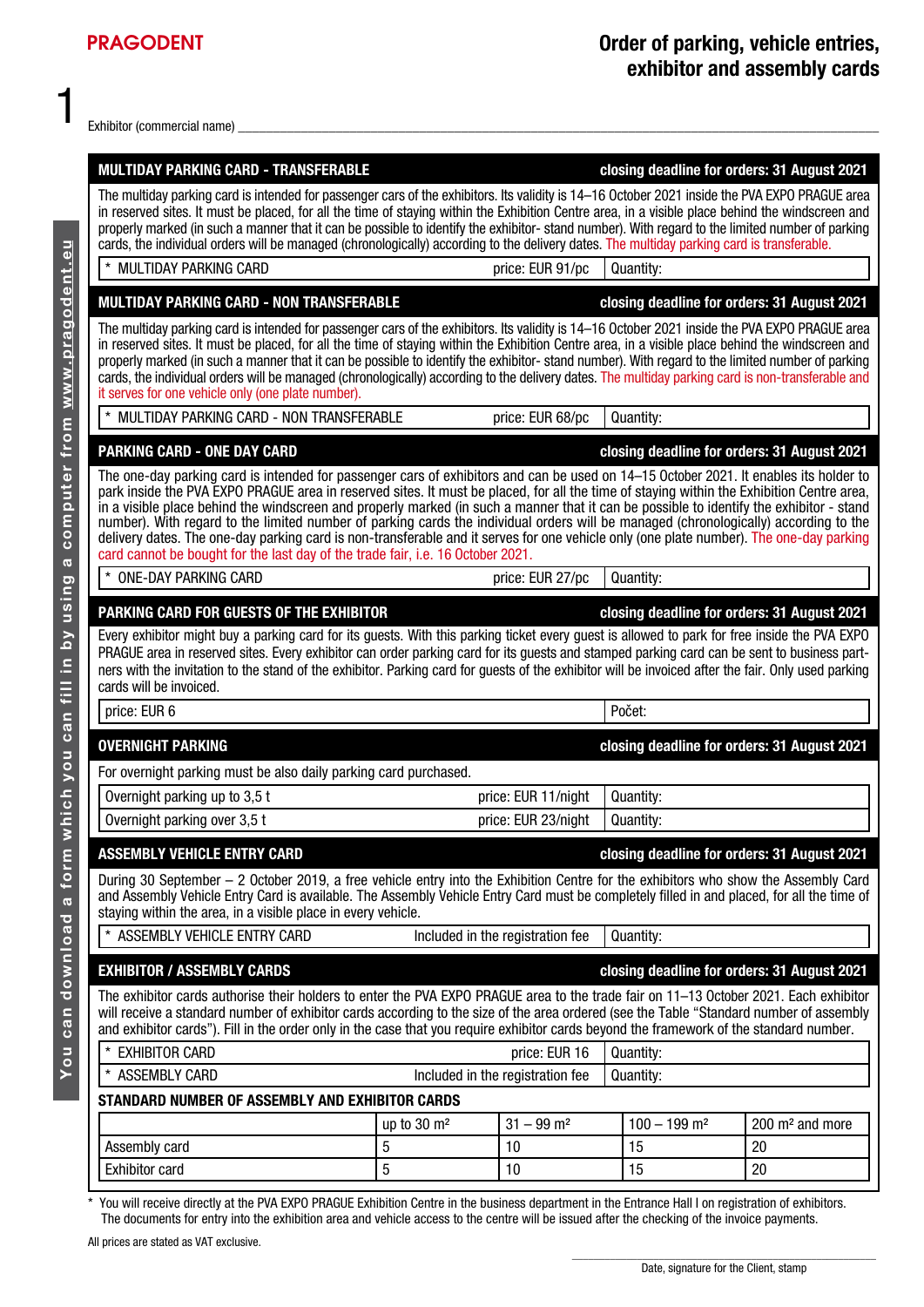PRAGODENT

# VOUCHERS - ELECTRONIC COMPLIMENTARY TICKET

During July 2021 you receive an Internet link with a unique code that might be sent to your business partners. After the registration via code your business partner receive a voucher (ticket) to the fair. Complimentary electronic ticket can be distributed up to 300 partners of your company. The electronic tickets will not be charged to exhibitors.

# RESERVATION OF CONFERENCE ROOMS closing deadline is 31 August 2021

Within the framework of the trade fair, the exhibiting companies can lease a conference room for their conferences, seminars, lectures, etc. The PVA EXPO PRAGUE Centre offers two conference rooms with a maximum capacity of about 30 persons, one conference room with a maximum capacity of about 150 persons (the above mentioned capacities are valid at a theatre arrangement of the rooms). The conference rooms are situated in the Entrance Hall I. All of them are equipped with basic presentation technologies (screen, data projector and in the case of the large room with an acoustic system as well). PVA EXPO PRAGUE has also recently opened a congress hall that seats up to 650 people.

| Conference Room no. 3 (max. 30 persons) - Entrance Hall I  |                       | ור<br>EUR 68/hour |    |                   |
|------------------------------------------------------------|-----------------------|-------------------|----|-------------------|
| Conference Room no. 1 (max. 150 persons) - Entrance Hall I |                       |                   |    | H<br>EUR 114/hour |
| Date of lease:                                             | Time period of lease: | trom              | t0 |                   |

# ORDER OF MEETING ROOMS closing deadline is 31 August 2021

Conference Room no. 2 (max. 40 persons) - Entrance Hall I - private meetings, press conferences, etc. EUR 45/hour

# INDIVIDUAL SAFEGUARDING OF EXPOSITIONS closing deadline is 31 August 2021

During the assembly, trade fair organisation and dismantling, the organiser ensures basic safeguarding of the Exhibition Centre and security service. The security service operating in the centre is authorised to make random checks relating to all vehicles entering or exiting the Exhibition Centre, as well as visible identification of persons authorising them to stay in the Centre. Within the meaning of the General Conditions for Participation in the Trade Fairs of ABF, a.s., the organiser is not liable, towards the exhibitors or their co- -exhibitors at the Exhibition Centre, for any loss, destruction or any damage to exhibits, equipment and accessories of stands, goods, packages, packaging materials, regardless of the fact whether the loss, destruction or other damage arose during assembly, transport or in the course of the trade fair. The exhibitors can order individual safeguarding of their expositions.

| I INDIVIDUAL SAFEGUARDING OF EXPOSITIONS | EUR 10 per hour       |      | Total number of hours: |  |
|------------------------------------------|-----------------------|------|------------------------|--|
| Date of safeguarding:                    | Time of safeguarding: | trom | τo                     |  |
| Date of safeguarding:                    | Time of safeguarding: | trom | τo                     |  |

The price of EUR 10 per hour is only valid if the security service is ordered by 31 August 2021. In case of later orders the price is EUR 11 per hour.

\* You will receive directly at the PVA EXPO PRAGUE Exhibition Centre in the business department in the Entrance Hall I on registration of exhibitors. The documents for entry into the exhibition area and vehicle access to the centre will be issued after checking of the invoice payments.

All prices are stated as VAT exclusive.

1a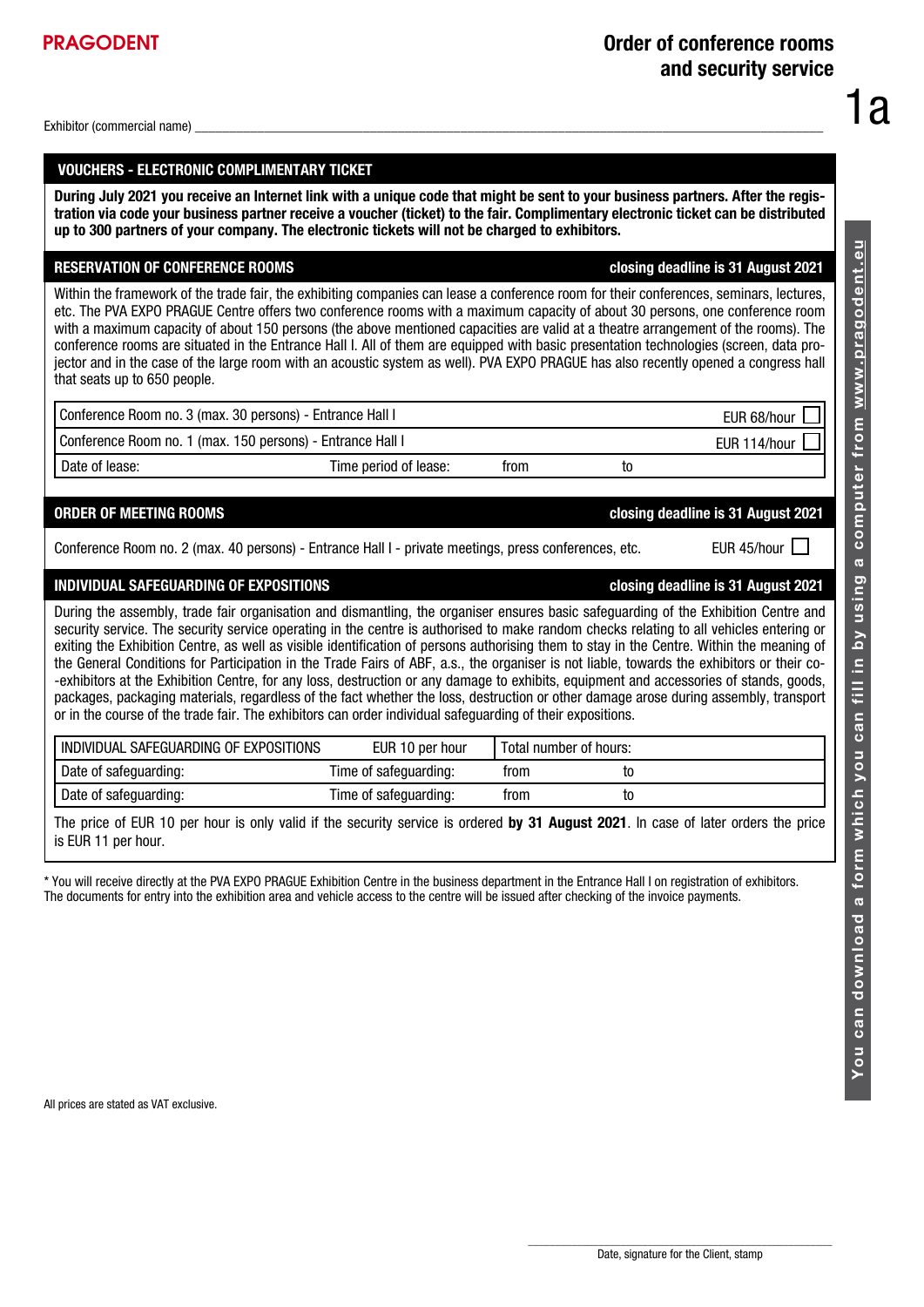## PROMOTION OF EXHIBITORS OUT OF THE EXPOSITION Closing deadline is 15 August 2021

The PVA EXPO PRAGUE Exhibition Centre offers a number of other opportunities for making your company visible even out of the expositions. This concerns both traditional and untraditional forms of advertising which you can order in the term of the trade fair or for the term of the entire month. We will be pleased to consult any details with you.

The photographs and plans with placement of advertising areas in the Exhibition Centre are a part of the separate Offer Catalogue of Advertising Areas and Services at PVA EXPO PRAGUE, which is available from www.pvaexpo.cz.

### Campaign term for the event: 14–16 October 2021 Campaign term for the month: October 2021

| <b>Order</b>   | <b>Advertising area/service</b>                                                                                         | <b>Time period</b><br>event/day/<br>month | <b>Number of</b><br>pcs/days/<br>people | <b>Price</b><br>pc/person | Price, total |
|----------------|-------------------------------------------------------------------------------------------------------------------------|-------------------------------------------|-----------------------------------------|---------------------------|--------------|
| $\mathbf{1}$ . | Triboard - area w. 294 cm, h. 530 cm, including curtain production   event                                              |                                           |                                         | EUR 1,136/pc              |              |
| 2.             | Triboard - area w. 294 cm, h. 530 cm, including curtain production   month                                              |                                           |                                         | EUR 1,591/pc              |              |
| 3.             | Fixed billboard - w. 510 cm, h. 240 cm, including the print<br>and gluing of the paper poster                           | event                                     |                                         | <b>EUR 545/pc</b>         |              |
| 4.             | Fixed billboard - w. 510 cm, h. 240 cm, including the print<br>and gluing of the paper poster                           | month                                     |                                         | <b>EUR 773/pc</b>         |              |
| 5.             | Mobile billboard - w. 510 cm, h. 240 cm, including the print<br>and gluing of the paper poster                          | event                                     |                                         | <b>EUR 545/pc</b>         |              |
| 6.             | Mobile billboard - w. 510 cm, h. 240 cm, including the print<br>and gluing of the paper poster                          | month                                     |                                         | <b>EUR 773/pc</b>         |              |
| 7.             | Flags - poles in front of the Entrance Hall I or II (a set of 5 pieces)<br>w. 150 cm x h. 100 cm or w.80 cm x h. 200 cm | event                                     |                                         | EUR 364/ 5 pcs            |              |
| 8.             | Area on the Centre fencing a) - w. 400 cm, h. 100 cm                                                                    | event                                     |                                         | <b>EUR 545/pc</b>         |              |
| 9.             | Area on the Centre fencing a) - w. 400 cm, h. 100 cm                                                                    | month                                     |                                         | <b>EUR 727/pc</b>         |              |
| 10.            | Area on the Centre fencing b) - w. 200 cm, h. 100 cm                                                                    | event                                     |                                         | <b>EUR 454/pc</b>         |              |
| 11.            | Area on the Centre fencing b) - w. 200 cm, h. 100 cm                                                                    | month                                     |                                         | <b>EUR 682/pc</b>         |              |
| 12.            | Area on the railing in Entrance Hall I - w. 100 cm, h. 100 cm                                                           | event                                     |                                         | <b>EUR 227/pc</b>         |              |
| 13.            | Area on the railing in Entrance Hall I - w. 200 cm, h. 100 cm                                                           | event                                     |                                         | <b>EUR 454/pc</b>         |              |
| 14.            | City Light Outdoor - w. 118.5 cm, h. 175 cm, including the print                                                        | event                                     |                                         | <b>EUR 364/pc</b>         |              |
| 15.            | City Light Outdoor - w. 118.5 cm, h. 175 cm, including the print                                                        | month                                     |                                         | <b>EUR 682/pc</b>         |              |
| 16.            | City Light Indoor A - w. 118.5 cm, h. 175 cm, including the print                                                       | event                                     |                                         | <b>EUR 364/pc</b>         |              |
| 17.            | City Light Intdoor A - w. 118.5 cm, h. 175 cm, including the print                                                      | month                                     |                                         | <b>EUR 682/pc</b>         |              |
| 18.            | A1 poster - Information, including the print                                                                            | event                                     |                                         | <b>EUR 136/pc</b>         |              |
| 19.            | A2 poster - ticket offices, including the print                                                                         | event                                     |                                         | <b>EUR 273/pc</b>         |              |
| 20.            | A3 poster - toilets (set of 10 pcs), including the print                                                                | event                                     |                                         | EUR 455/10 pcs            |              |
| 21.            | A3 poster - toilets (set of 10 pcs), including the print                                                                | month                                     |                                         | EUR 818/10 pcs            |              |
| 22.            | Double-sided sticker on the doors of Exhibition Halls<br>- w. 50 cm, h. 50 cm including print                           | event                                     |                                         | EUR 136/door              |              |
| 23.            | Double-sided sticker on the doors of Entrance Halls I and II<br>- w. 45 cm, h. 27 cm including print                    | event                                     |                                         | EUR 182/door              |              |
| 24.            | A4 sticker on mirrors - toilets including printing * (at least 14 pcs)                                                  | l event                                   |                                         | EUR 363/flat rate         |              |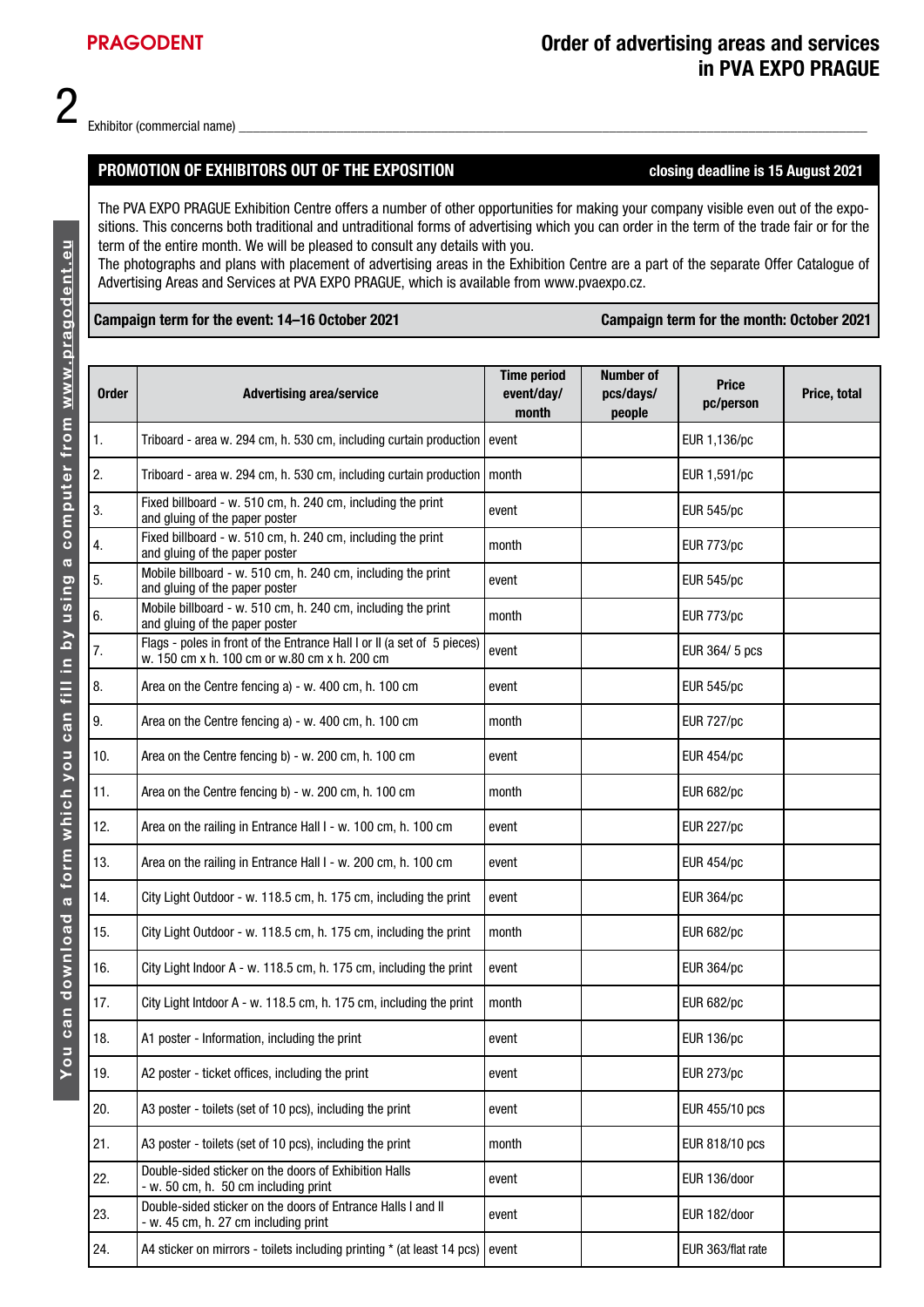# PRAGODENT

# Objednávka reklamních ploch a služeb v PVA EXPO PRAHA

Exhibitor (commercial name)

| <b>Order</b> | <b>Advertising area/service</b>                                                                                                             | <b>Time period</b><br>event/day/<br>month | <b>Number of</b><br>pcs/days/<br>people | <b>Price</b><br>pc/person | Price, total |
|--------------|---------------------------------------------------------------------------------------------------------------------------------------------|-------------------------------------------|-----------------------------------------|---------------------------|--------------|
| 25.          | Floor advertising in the Exhibition Hall - 1m2 space including<br>print of sticker                                                          | event                                     |                                         | <b>EUR 182/pc</b>         |              |
| 26.          | Area for placing a roll-up stand in Entrance Hall I and II<br>- w. 85 cm, h. 200 cm                                                         | event                                     |                                         | <b>EUR 227/pc</b>         |              |
| 27.          | Distribution of promotional materials at ticket offices                                                                                     | event                                     |                                         | EUR 0.10/pc               |              |
| 28.          | Distribution of promotional materials on information counters                                                                               | event                                     |                                         | EUR 0.10/pc               |              |
| 29.          | Permission to distribution of promotional materials by a hostess,<br>paperboy or mascot                                                     | day                                       |                                         | EUR 91/person             |              |
| 30.          | News on the Homepage of www.pvaexpo.cz, 2nd position - max.1,000<br>characters including spaces, 1x picture in jpg (minimum width 800 px)   | week                                      |                                         | <b>EUR 364/pc</b>         |              |
| 31.          | Brand in the background www.pvaexpo.cz Web, 190 px from the verti-<br>cal sides (max. 250 kB) of web content (Web content: width of 970 px) | month                                     |                                         | EUR 1,364/pc              |              |
| 32.          | Facebook Post PVA EXPO PRAGUE - 200 characters max. incl.<br>spaces, 1x picture - jpg, 940 x 788 px                                         | week                                      |                                         | EUR 68/pc                 |              |
| 33.          | Video on the ORION screen in EHII - 16: 9 video, full HD, AVI or MPG,<br>DivX codec, 25 frames per second, up to 200 MB, up to 30 seconds   | day                                       |                                         | <b>EUR 136/pc</b>         |              |
| 34.          | Emails sent to the Visitors database (up to 200,000 addresses)<br>within the required deadline                                              | day                                       |                                         | EUR 0.10/pc               |              |
| 35.          | Advertising area, fencing at Hall 7 - w. 2,700 cm x h. 170 cm,<br>including the print                                                       | event                                     |                                         | EUR 909/pc                |              |
| 36.          | Advertising on a paper placemat of PVA EXPO PRAGUE restaurant,<br>width 45 cm, height 27cm including print                                  | event                                     |                                         | EUR 1,364/<br>flat rate   |              |
|              | Price, total, VAT exclusive                                                                                                                 |                                           |                                         |                           |              |

Notes concerning clarification of the campaign

You can download a form which you can fill in by using a computer from www.pragodent.eu You can download a form which you can fill in by using a computer from www.pragodent.eu

2a

\* We guarantee exclusivity

The prices of advertising areas are stated including installations. The prices of advertising areas and services apply to exhibitors of the event (trade fair, exhibition) in question, at which they have ordered exhibition area and at which they order, at the same time, the above mentioned selected advertising areas and services. All prices are stated without VAT.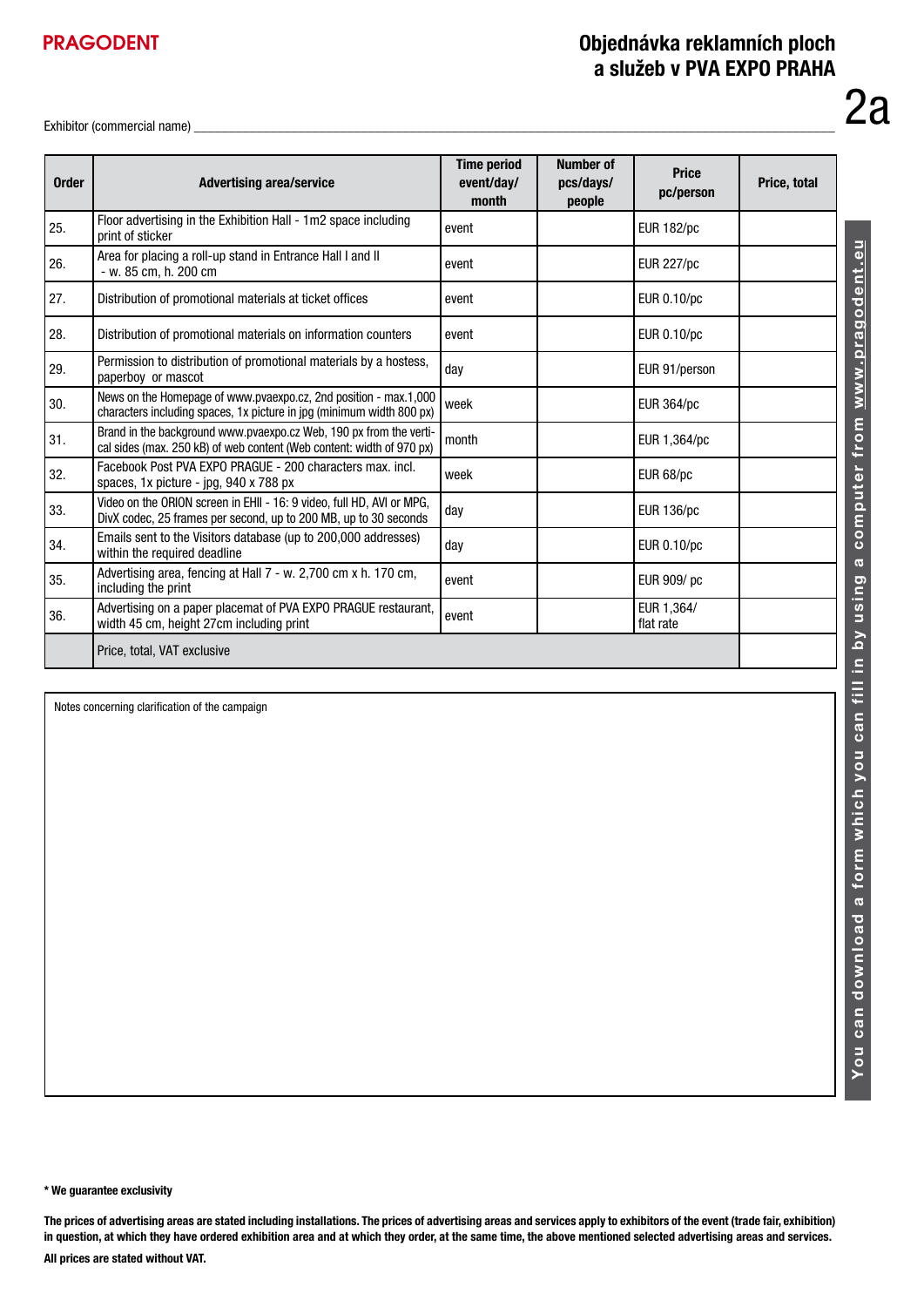$2h$ 

# ABF, a.s. Conditions for Lease of Advertising Areas and Advertising Services in PVA EXPO PRAGUE

- 1. ABF, a.s. (hereinafter referred to as "the Lessor") is the operator of the PVA EXPO PRAGUE Exhibition Centre, Beranových 667, Praha-Letňany (hereinafter referred to as "the PVA EXPO PRAGUE").
	- 2. The Client is interested in presenting its firm, products or services, by way of lease of the advertising area or an order of advertising services at the PVA EXPO PRAGUE with which the visitors coming to the PVA EXPO PRAGUE will have an opportunity of getting themselves familiar.
	- 3. The Lessor undertakes to provide to the Client the advertising area ordered for use according to the Binding Order of lease of advertising areas and advertising services. The Lessor has the right to approve the visual and text forms of the advertising, i.e. whether the advertising area content is in conformity with legal regulations. The Lessor undertakes to ensure or enable advertising services according to the Binding Order of lease of advertising areas and advertising services. Deployment of fixed advertising areas in the Exhibition Centre is stated in the Offer Catalogue of Advertising Areas and Services at the PVA EXPO PRAGUE. The exact deployment of other areas for advertising will be specified by the Lessor according to the terms required. The Lessor shall decide about the final deployment of the advertising.
	- 4. The Client is obliged to pay the price for the lease of the advertising area and assurance of advertising services to the Lessor in an amount stated in the Binding Order of lease of advertising areas and advertising services, plus Value Added Tax within 14 days from the issuing of the invoice.
	- 5. In case that the price of the advertising area includes costs of production of advertising eye-catchers (print of posters, curtain production), The Client will send graphic backgrounds to the Lessor according to technical specification sufficiently in advance at least 14 days before the campaign beginning. If the price of production is not included in the price of the lease of the advertising area, the Client will ensure the advertising eye-catcher production at its own expense in accordance with technical requirements obtained from the Lessor. In case of use of its own advertising eye-catchers and materials, the Client is obliged to ensure their delivery to PVA EXPO PRAGUE at least 4 business days before the campaign commencement. Then, after the end of the campaign, it shall ensure their removal at its own expense within 2 days.
- 6. The Client is authorised to perform exchange of visual materials of the advertising area provided that the Client is only authorised to make any change in or exchange of the advertising area after the Lessor's approval.
- 7. In case of exchange of advertising visual materials, the Client shall pay all further costs for each exchange of the advertising visual materials.
- 8. The Client undertakes to use the advertising areas fully in accordance with legal regulations, especially in accordance with the Act no. 40/1995 Coll. on regulation of advertising, as amended, Act no. 89/2012 Coll., Civil Code, as amended, Act no. 121/2000 Coll., on copyright and rights related to the copyright and on amendment to certain other Acts (Copyright Act), as amended, i.e. especially in accordance with legal regulations regulating advertising, legal regulations governing copyright and intellectual property rights, legal regulations for protection of personality and name and commercial name of legal entities and legal regulations governing the so-called unfair competition. The Client further undertakes not to damage the interests of the PVA EXPO PRAGUE or ABF, a.s. in any manner.
- 9. In case of enabling distribution of advertising materials to visitors, the Client undertakes to observe the following principles: to have the Distribution Permission attached on the clothing for the entire time of the distribution agreed upon, and to identify themselves with it on the entry into the PVA EXPO PRAGUE Centre, to respect the Organisational Instructions of the event in question, to hand over the advertising materials directly to the hands of the visitors, not to place them on the information counters or behind the car windscreen wipers.
- 10. The Lessor and the Client have agreed that the facts which the Client has learnt in connection with execution of the present Agreement are confidential and the Client is not authorised to disclose them to any third person, to use them in contradiction with their purpose for their needs or to enable their use in any manner on the part of third persons.

By signing the Binding Order I provide, in accordance with the Act no. 101/2000 Coll., my consent with the processing of personal data for internal needs of ABF, a.s., and I also provide my consent, in accordance with the Act no. 480/2004 Coll., with the sending of business announcement by electronic means. The consent can be withdrawn at any time by sending an e-mail message with the text "nezasílat" (Do not send) to stoplist@abf.cz

I declare that I have made myself familiar with the ABF, a.s. Conditions for Lease of Advertising Areas and Advertising Services at PVA EXPO PRAGUE, forming an integral part of the present Order, and I understand their content and I agree with them.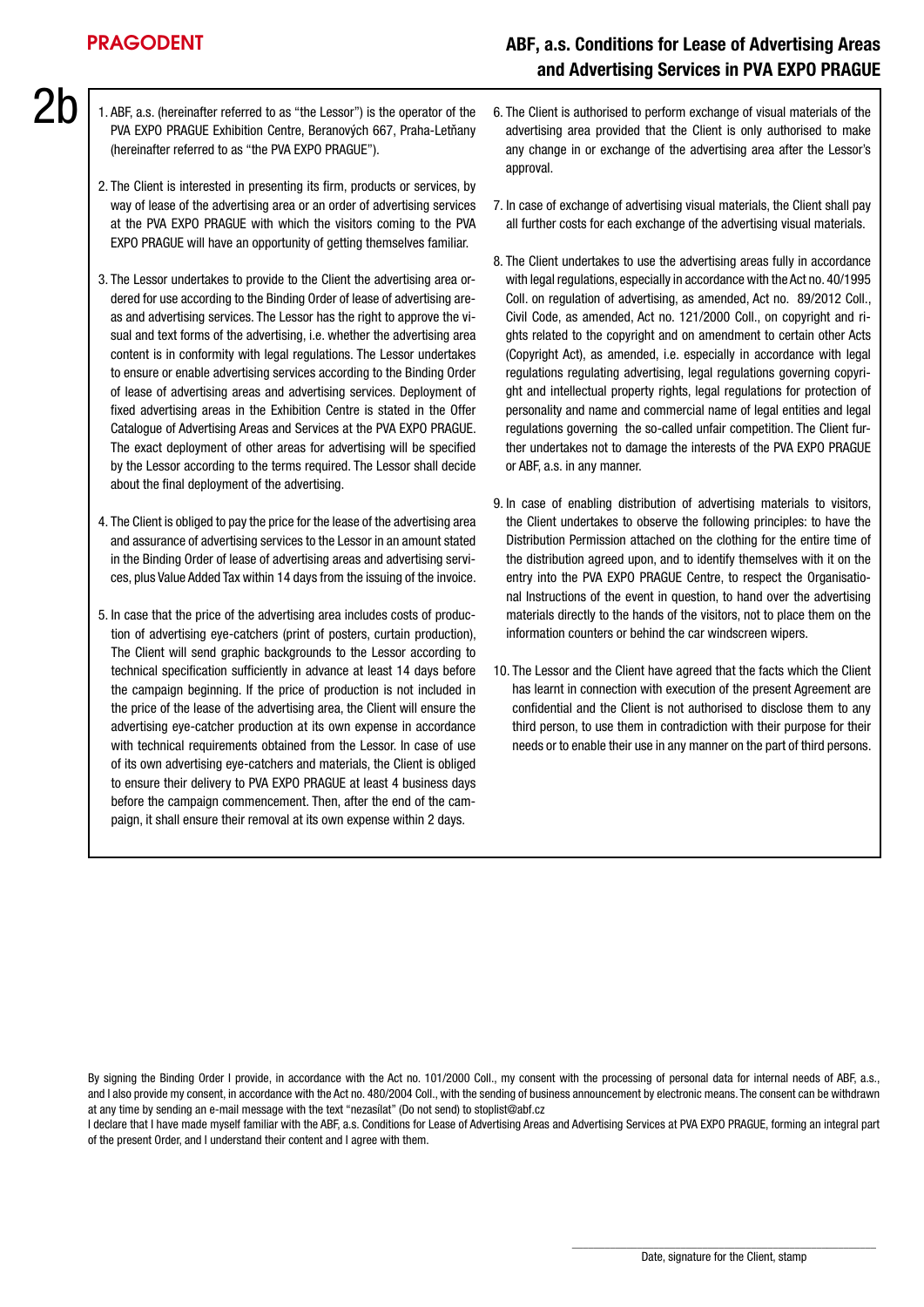2c

#### BONUS PROMOTION ON THE WEB SITE closing date for orders: 30 September 2021

The sections entitled "Showcased products" on the website www.forarch.cz is an ideal space for the publishing of interesting exhibits, new technologies or information on the offered services which you are to present in your expositions. As exhibitors or co-exhibitors you can introduce your innovations and exhibits still before the commencement of the trade fair. The information provided will be used within the framework of the PR campaign as well. We will publish the background materials sent after we receive them, the texts being subject to editorial processing.

#### Example:



#### CEREC Primescan AC - new and unique Dentsply Sirona scanner

New and unique CEREC Primescan AC scanner. Patented scanning principle "High Frequency Contrast Analysis". High-precision Smart Pixel Sensor (handles up to 1 million 3D dots per second). Larger field of view with dynamic lens, allowing dynamic scanning up to 20mm depth. Continuous heating of the terminal. Motion sensing. Automatically remove soft artifacts in real time while scanning.

The scans are colorful, realistic, extremely precise and extremely sharp, ensuring high edge sharpness, that leads to precision suitable for making the replacement.

The CEREC software allows you to design an individual replacement and further connect the scanner to the cutter or send the data to a contracted lab. Ergonomic design, touch screen, integrated battery with up to 1 hour battery life. www.dentalcadcam.cz

Name of the presented product / technology / service (max. 80 characters):

Description of the exhibit / technology / service (max. 800 characters) – characteristics of properties, marketability, strengths:

Web (reference to a detail page with the product):

Picture / photograph: please send in an attachment - jpg format, min. width 800 px

Consent with the use of the picture/photograph

The sender of the contribution confirms, by sending the picture/photograph that the publishing will not infringe any copyright or other rights or authorised interests of third parties in an unauthorised way. The sender grants to ABF, a.s., Company Reg. No. 63080575, a non-exclusive licence to use the picture /photograph to all manners of their use, in an unlimited extent and with the right to provide a sublicence. The licence is provided for the territory of the Czech Republic, for the term of property copyright and without any quantitative limitation. Within the framework of the use of the picture/photograph, ABF, a.s. is authorised to use them as a whole or in a part, not only in their original form but also in a modified form, in combination of other author works as well as with a text, picture, photograph, image record or audio recording. In case that the use of the picture/photograph infringes any rights of third parties, the sender undertakes to indemnify any claims of third persons arising on the basis of such infringement.

#### Contribution sender

Contact person

Tel./mobile **E**-mail

Please fill in the form electronically and send it to including the attachment (picture/photograph).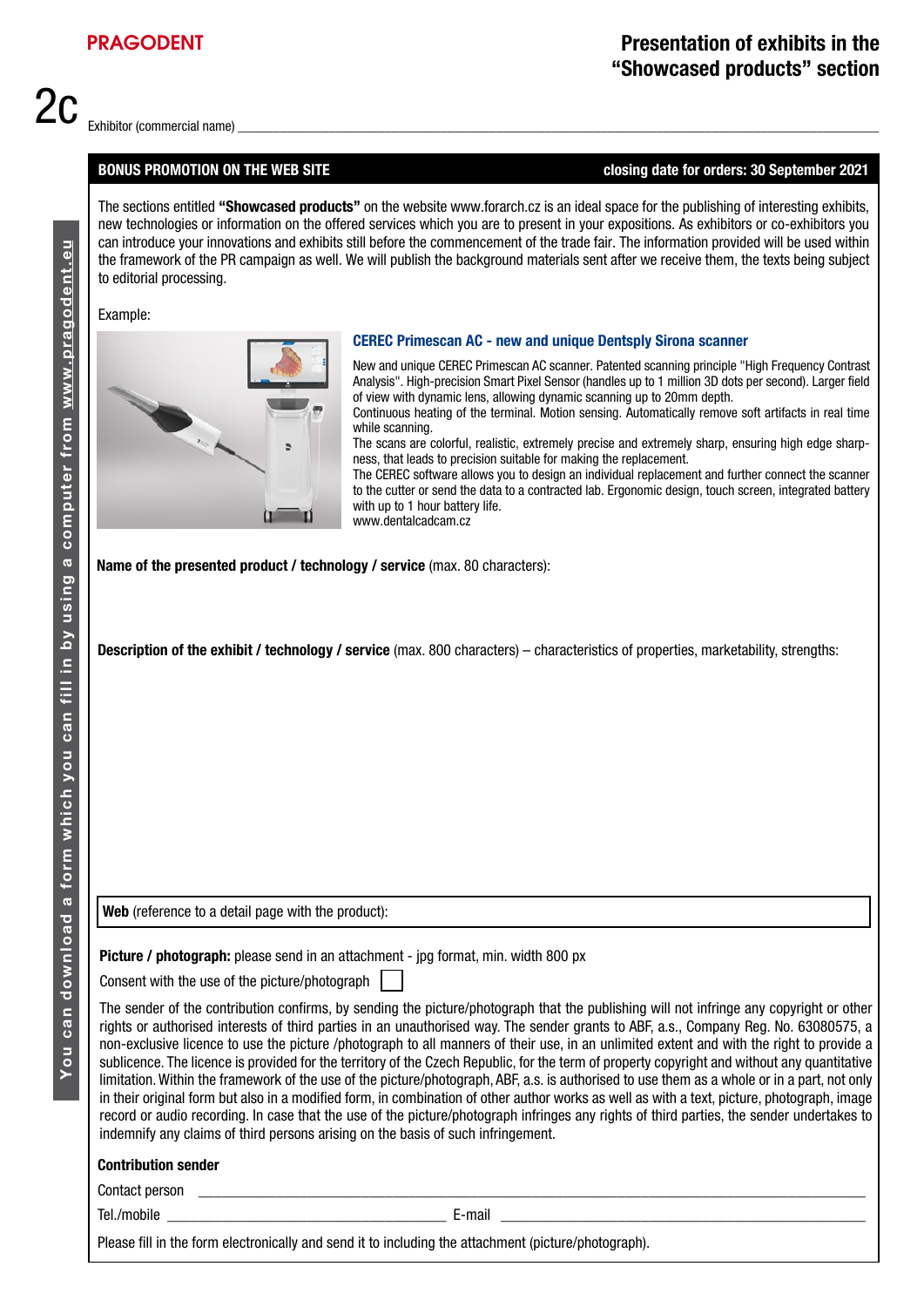3

Exhibitor (commercial name)

### Dear Exhibitors,

Thank you very much for paying high attention to the construction of your expositions, and at the same time we would like to ask you to remove the waste arising during the subsequent dismantling (debris, chipboard, plasterboard, metal scrap, packaging materials, etc.…). Please remember to order waste containers according to the dimensions of the waste planned by you.

The containers will be prepared no sooner than on 16 October 2021 in the morning, at the entrance, as close to your exposition as possible.

Thank you for your understanding. We are looking forward to our future cooperation.

For the Trade Fairs Implementation Team

Pavla Bubeníková Technical Department Manager TM: +420 725 733 481 bubenikova@abf.cz

## WE ORDER THE BELOW SPECIFIED CONTAINERS FOR WASTE REMOVAL DURING DISMANTLING

| $\Box$                       | Capacity<br>Price<br>(VAT not included)<br>We order | 1 100 litres<br><b>EUR 36</b><br>items      |
|------------------------------|-----------------------------------------------------|---------------------------------------------|
| 3,4m<br>2m                   | Capacity<br>Price<br>(VAT not included)<br>We order | 3 m <sup>3</sup><br><b>EUR 114</b><br>items |
| 1,5m<br>$9m^3$<br>3,4m<br>2m | Capacity<br>Price<br>(VAT not included)<br>We order | 9 m <sup>3</sup><br><b>EUR 245</b><br>items |

All prices are stated without VAT.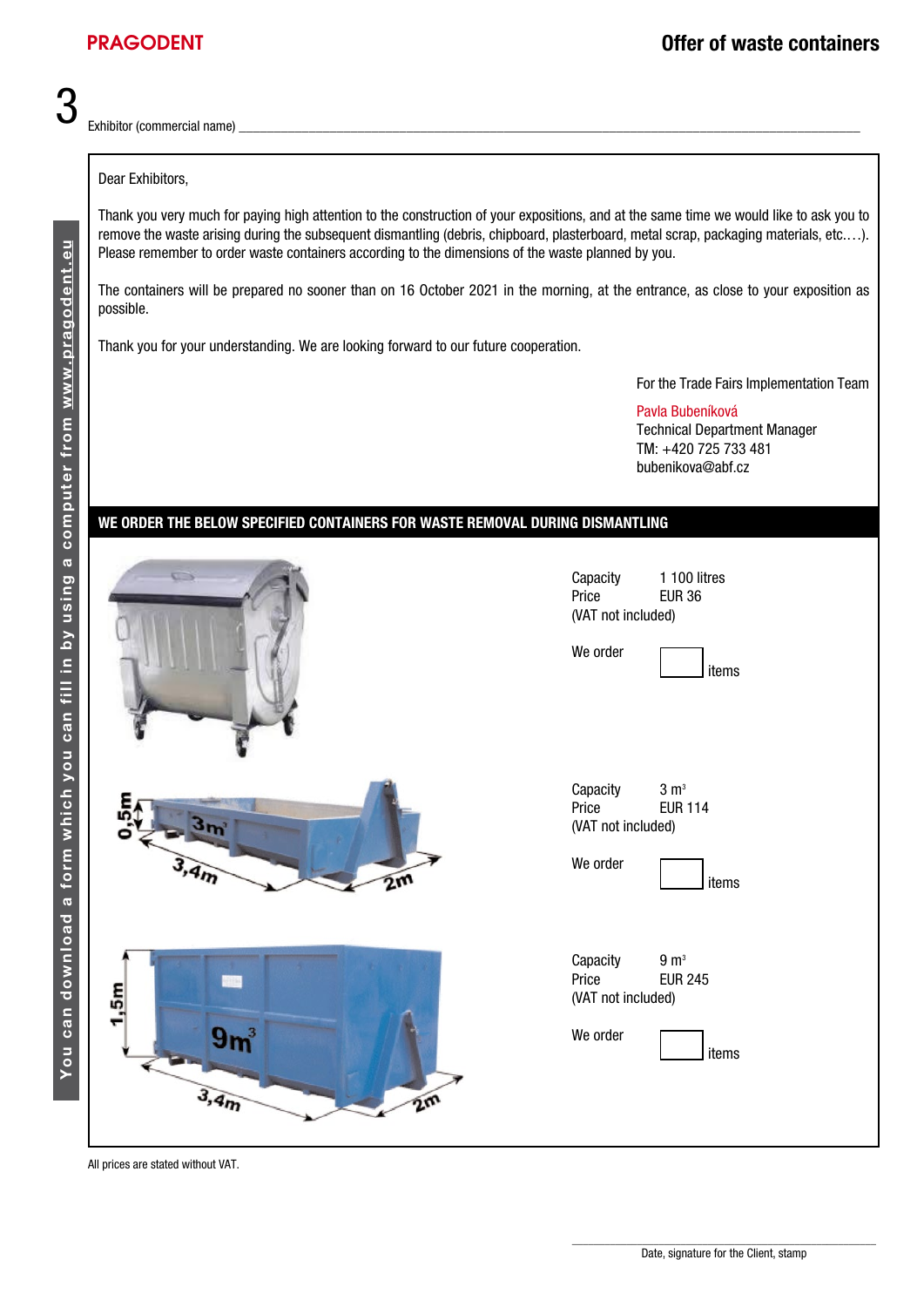# Dear Exhibitor.

The insurance company "Slavia pojišťovna, a.s." is pleased to offer you insurance of your exposition within the framework of the Insurance Contract no. 5900002770 for exhibitors at PVA EXPO PRAGUE in Letňany.

The organiser recommends the exhibitors, besides obligatory liability insurance, to order also the insurance of the set of their own Trade Fair exhibits, equipment and accessories of the exposition for the following risks:

Scope of the insurance contracted:

#### 1. Comprehensive insurance against natural hazards

It covers all risks insured in a standard manner (fire, explosion, lightning stroke, flood, inundation, fall of aircraft, trees, poles and others), including damage caused by liquid or steam leaking from water main systems, air conditioning, heating and fire extinguishing system.

The maximum limit of the insurance benefit amounts to as follows (the limit being derived from the exposition value)::

| Group A) | CZK 5,000,000                                                                                 |  |  |
|----------|-----------------------------------------------------------------------------------------------|--|--|
| Group B) | CZK 1.000.000                                                                                 |  |  |
| Group C) | <b>CZK 500,000</b>                                                                            |  |  |
|          | The deductible to be borne by the insured is determined at CZK 5,000, for group C) CZK 3,000. |  |  |

#### 2. Thieving (theft, robbery)

The maximum limit of the insurance benefit amounts to as follows:

| Group A) |   |  | CZK 1,000,000      |
|----------|---|--|--------------------|
| Group B) |   |  | <b>CZK 500,000</b> |
| Group C) |   |  | <b>CZK 500,000</b> |
| $-1$     | . |  |                    |

The deductible to be borne by the insured is determined at CZK 5,000, for group C) CZK 3,000.

The loss of an exhibit shall not be considered as a theft if the offender takes possession of the thing in an unidentified manner, without any traces of violence.

Any exhibits with dimensions smaller than 30x30x10 cm are only covered with the insurance provided that they were placed in locked glass or other display boxes, and other insured things of this size must be placed in locked cabinets or boxes, in order to be covered.

#### This insurance furthermore applies also to the cases of a "simple theft"

This means a situation when there has not been overcome any obstacle preventing thefts from occurring or when no violence or no threat of violence has been used. It applies to the exhibits presented and to the equipment in the stand. The insurance is valid provided that the damage event occurred in the course of the official business hours of the exhibition and at presence or the exposition staff.

The maximum limit of the insurance benefit amounts to as follows:

| Group A) | <b>CZK 50,000</b> |  |  |
|----------|-------------------|--|--|
| Group B) | <b>CZK 25,000</b> |  |  |
| Group C) | <b>CZK 15,000</b> |  |  |
|          |                   |  |  |

The deductible to be borne by the insured is determined at CZK 5,000, for group C) CZK 3,000.

The insurance shall apply to the entire term of the exhibition event, including the assembly and dismantling of the exposition, max. 120 hours before the official beginning of the actual exhibition and max. 48 hours after the official end of the actual exhibition event.

Amount and method of the payment of the insurance premium

| Group A) | <b>CZK 4,500</b> |
|----------|------------------|
| Group B) | <b>CZK 2,200</b> |
| Group C) | <b>CZK 1,400</b> |

The insurance premium for the duration of the trade fair is payable on the day of underwriting, the exhibitor will receive a document of insurance and payment of the insurance premium.

The handling and processing of insurance interests of exhibitors at the PVA EXPO PRAGUE Letňany have been entrusted to the insurance broker:

#### TOTAL BROKERS, a.s.

Registered office: Za Skalkou 421/10, Prague 4, Postal Code 147 00, Czech Republic

Company Reg. No.: 273 79 345

T: +420 731 424 709, +420 244 400 838

The insurance broker will be present in the PVA EXPO PRAGUE Letňany in the Entrance Hall I.

In case of interest representative of TOTAL BROKERS will visit you directly at your stand.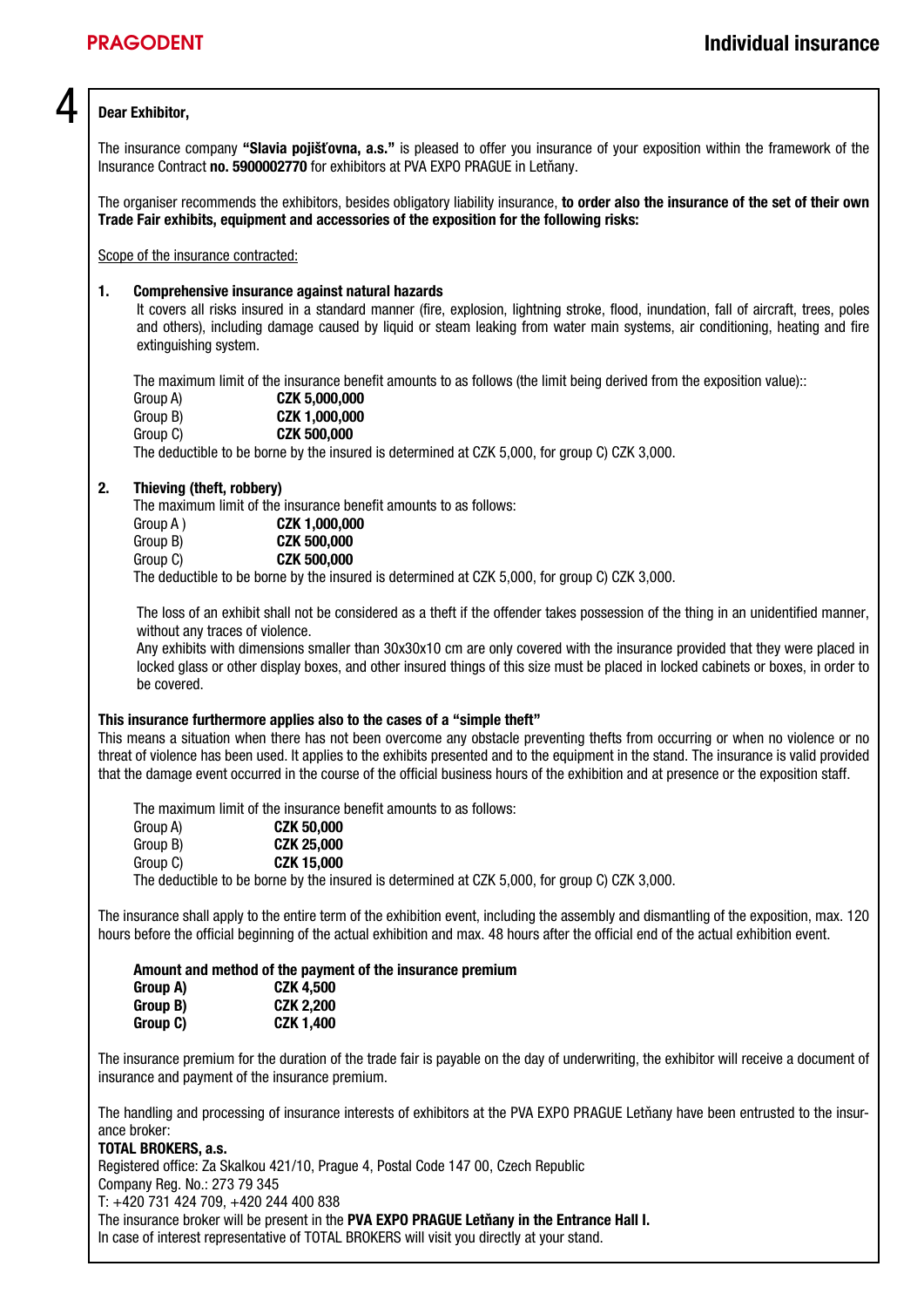The insurance company "Slavia pojišťovna, a.s." is pleased to make you familiar with the scope of obligatory insurance ensured within the framework of the services provided to you by the organiser of the exhibitions and Trade Fairs - ABF, a.s.

### Scope of the insurance contracted:

#### Liability insurance

The coverage shall apply to damage caused to property, health and life of third persons.

The maximum limit of the insurance benefit is the amount of CZK 1,500,000. The deductible from the damage borne by the insured is determined as CZK 5.000.

The insurance shall apply to the entire term of the exhibition event, including the assembly and dismantling of the exposition, max. 120 hours before the beginning of the actual holding of the trade fair and max. 48 hours after the end of the actual holding of the trade fair.

SLAVIA POJIŠŤOVNA a.s. WISHES YOU A SUCCESSFUL AND TROUBLE-FREE COURSE OF THE EXHIBITION EVENT

### Steps in case of damage event:

Dear Exhibitor,

If a damage event occurs, it is necessary for the insured (which is at the same time the aggrieved party as well) to take the following steps:

- 1. To address an insurance broker and on the basis of the broker's instructions to fill in a damage report form in writing; in the printed form, in a letter, by telephone, by fax, by email.
- 2. Written claim for damage compensation exercised by the aggrieved party against the party causing the damage, with evidence of the extent of the thing damaged through photograph documentation, acquisition document, document for the repair and number of the account where possible insurance benefit is to be sent.

## Please state always the Insurance Contract number in the form – 5900002769

| <b>Insurance Broker:</b> | Total Brokers a.s.,                      |
|--------------------------|------------------------------------------|
|                          | Za Skalkou 421/10, 14700 Prague 4        |
|                          | T: +420 244 400 876, M: +420 731 424 709 |
|                          | F: +420 244 400 838                      |
|                          | likvidace@totalbrokers.cz                |
|                          | www.totalbrokers.cz                      |

If the damage event has been reported by phone, fax or e-mail, the policy holder (the insured) is obliged to report the damage event additionally, without any unnecessary delay, in writing as well. The reporting of a damage event is considered as delivered at the moment when it has been delivered on the form prescribed or through a letter signed by the policy holder or the insured, to the above mentioned address.

#### Please report any damage event at the same time to ABF, a.s., directly at the Exhibition Centre in the registration department or in the technical control workplace.

If you are interested in more detailed information about insurance or if you consider additional insurance of the exhibits for the risks of natural hazard and theft, please contact directly the TOTAL BROKERS company, sufficiently in advance before the event or at the PVA EXPO PRAGUE Exhibition Centre.

The insurance broker (TOTAL BROKERS, a.s.) will be present at the event during the assembly and on the first two days of the trade fair at the stand in the Entrance Hall I in the following terms:

| 13 October 2021 | 1:00 p.m. $-6:00$ p.m.   |
|-----------------|--------------------------|
| 14 October 2021 | $8:00$ a.m. $-1:00$ p.m. |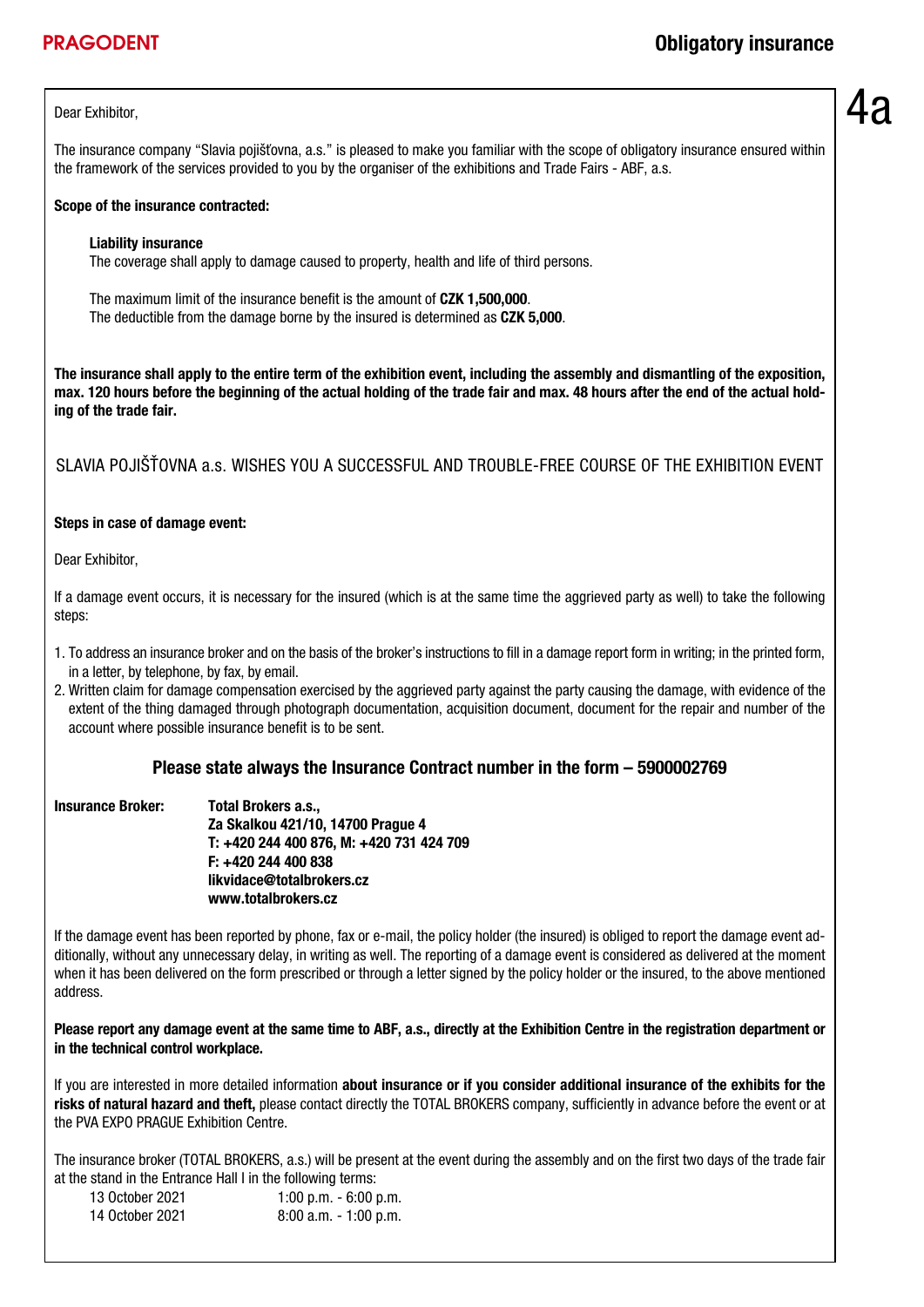We offer our customers discounted accommodation in the following partner facilities:

#### Aquapalace Hotel Prague 4\*

The luxurious Aquapalace Hotel Prague offers an ideal combination of business meetings with relaxation, rest and entertainment, all this in the immediate vicinity of one of the most beautiful European metropolises. The Aquapalace Hotel is part of the AQUAPALACE PRAHA area, the largest Central European water park. The services offered include a large modern conference centre, fine dining, direct access to the water park and a wide selection of individual, family and wellness packages. Whether you travel on business or for pleasure, a wide range of hotel and wellness services combined with a visit to the water park and Prague sights will make your stay unforgettable.

The **Absolutum Boutique Hotel 4\*** is a designer hotel suitable for both demanding corporate clients and families with children. The hotel is located right at the Nádraží Holešovice station on metro line C, with excellent access by car and public transport to the exhibition grounds in Letňany. The hotel offers accommodation in 48 air-conditioned double rooms and 2 suites with free high-speed Wi-Fi internet access, excellent breakfast and parking at the hotel. During your stay, you can enjoy specialities and excellent signature drinks in our Salut restaurant and relax in the Infinit wellness centre. Get accommodation at our hotel at discounted prices during trade fairs and at any time of the year with the password "PVA 2021" on +420 222 541 406 or at booking@absolutumhotel.cz.

The Hotel Belvedere Praha 4\* is located near Prague Castle, with direct and quick connection to the historical and business centre of Prague. The functionalist building from the early 20th century has 149 rooms with modern equipment. The Executive Floor, with a separate entrance and its own lobby, offers newly renovated suites and spacious business rooms, all provided with high-speed Wi-Fi internet access. The pleasant lobby bar with a wide range of drinks is an integral part of the hotel. Parking is available in the hotel's underground garage. The Belcredi Bistro à la carte restaurant with up to 60 seats and fine international cuisine is located on the ground floor. A special discount of 10% applies to participants in PVA EXPO PRAHA trade fairs.

The Clarion Congress Hotel Prague 4\* is located just 10 minutes by car or direct bus line 136 or 195 from PVA EXPO PRAHA in Letňany. The Vysočanská station on metro line B interconnected with the hotel provides convenient and fast transport to the city centre. Our hotel offers accommodation in modern air-conditioned rooms with a satellite smart TV and free Wi-Fi. With a capacity of 559 rooms including 25 spacious suites, we are ready to offer you our services during and outside trade fairs. If you are interested, please contact us at obchod.cchp@clarion-hotels.cz or call +420 211 131 144, presenting the password PVA 2021. We will be happy to send you a discounted special offer.

The Hotel Duo 4\* has 645 air-conditioned rooms in 7 different categories, including the Presidential Suite. In the pleasant and friendly atmosphere of the Formanka restaurant, guests can enjoy selected Czech and international specialities. Sport, relaxation, beauty and other services are provided by the fully equipped Sport Centre of the hotel. Guests can use a swimming pool, a gym, a sauna. Thai and classic massage, table tennis and a 12-lane bowling centre. We offer a 15% discount to PVA EXPO PRAHA exhibitors on all available offers, as well as free parking in the hotel car park. The discount can be used after entering the corporate code "PVA 2021" on the hotel reservation website.

For more information and contacts, go to the Accommodation section at www.abf.cz.







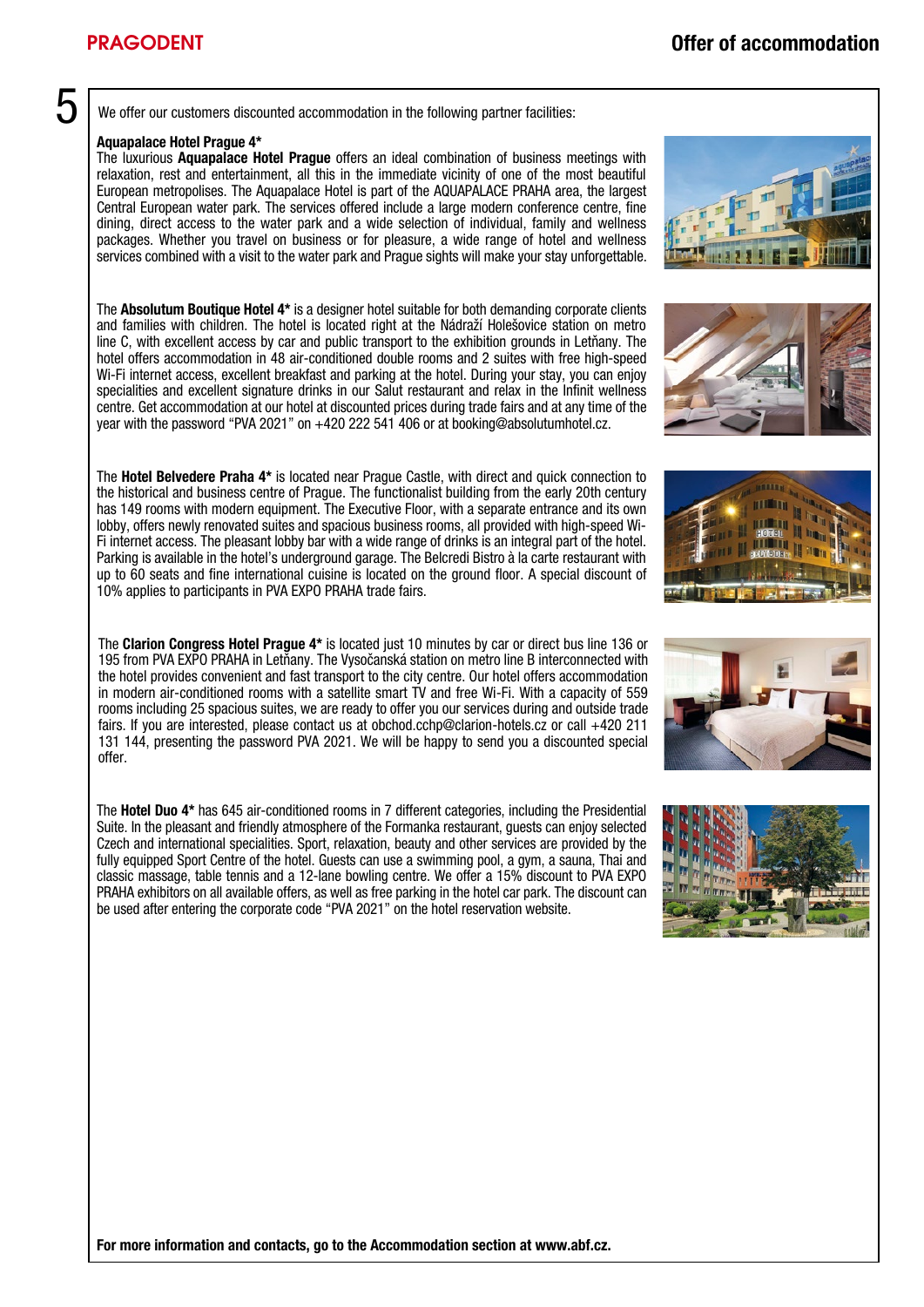6



Ing. Lenka Rohlíková Svatošová – LS Production Hostesses and promoters agency Suchý vršek 2133, 158 00 Praha 5

We would like to offer you the service of our specially trained hostesses and interpreters, speaking in several world languages that will create the right atmosphere and shine for you and your clients during the trade fair. In our database we register hostesses and promotional teams working in all major cities in the Czech Republic and in Slovakia. Girls are selected for events according to your specific requirements to meet your ideas and in order to independently and efficiently perform the assigned tasks. Their great advantage is not only language skills, but also refinement, professionalism and long-term trade fair experience. LS Production is a hostesses and promoters agency that provides hostesses and interpreters at trade fairs and its over 15 years of experience is a guarantee of rich experience and high professionalism.

We offer hostesses for print distribution to interpreting services in the Czech Republic as well as abroad. Billing is based on your confirmed job report. Our great advantage is a wide range of costumes and gala dresses. We are able to match our clothing with your company logo or with colors of your stand.

Except the hostesses we are glad to fully prepare for you the accompanying program at your stand.

LS Production is looking forward to cooperation with you!



| Hostess without language skills, presentation and welcoming guests, preparation of simple<br>1 hour<br>EUR 8<br>refreshment, providing basic information about the company.<br>Hostess with CZ/EN or CZ/DE intermediate skills, presentation and welcoming guests, preparation of<br>1 hour<br>EUR 9<br>simple refreshment, providing basic information about the company.<br>Hostess $CZ + EN$ , $DE$ - intermediate skills EN and DE, presentation and welcoming guests, preparation of<br>1 hour<br><b>EUR 11</b><br>simple refreshment, providing basic information about the company.<br>Interpreter CZ/EN or CZ/DE - accompanying interpreting during the business meetings at the<br><b>EUR 14</b><br>1 hour<br>stands<br>Interpreter CZ/EN, DE - accompanying interpreting during the business meetings at the stands<br>EUR 16<br>1 hour<br>Interpreter CZ + another language (russian, spanish, italian, french, another) accompanying<br><b>EUR 16</b><br>1 hour<br>interpreting during the business meetings at the stands<br>Hostess for the distribution of prints during the fair<br>EUR 60<br>1 day<br>(Hostess can be ordered for at least 1 day)<br>Rental of the costume according to your choice<br>trade fair<br><b>EUR 27</b> |  |  |
|-----------------------------------------------------------------------------------------------------------------------------------------------------------------------------------------------------------------------------------------------------------------------------------------------------------------------------------------------------------------------------------------------------------------------------------------------------------------------------------------------------------------------------------------------------------------------------------------------------------------------------------------------------------------------------------------------------------------------------------------------------------------------------------------------------------------------------------------------------------------------------------------------------------------------------------------------------------------------------------------------------------------------------------------------------------------------------------------------------------------------------------------------------------------------------------------------------------------------------------------------------|--|--|
|                                                                                                                                                                                                                                                                                                                                                                                                                                                                                                                                                                                                                                                                                                                                                                                                                                                                                                                                                                                                                                                                                                                                                                                                                                                     |  |  |
|                                                                                                                                                                                                                                                                                                                                                                                                                                                                                                                                                                                                                                                                                                                                                                                                                                                                                                                                                                                                                                                                                                                                                                                                                                                     |  |  |
|                                                                                                                                                                                                                                                                                                                                                                                                                                                                                                                                                                                                                                                                                                                                                                                                                                                                                                                                                                                                                                                                                                                                                                                                                                                     |  |  |
|                                                                                                                                                                                                                                                                                                                                                                                                                                                                                                                                                                                                                                                                                                                                                                                                                                                                                                                                                                                                                                                                                                                                                                                                                                                     |  |  |
|                                                                                                                                                                                                                                                                                                                                                                                                                                                                                                                                                                                                                                                                                                                                                                                                                                                                                                                                                                                                                                                                                                                                                                                                                                                     |  |  |
|                                                                                                                                                                                                                                                                                                                                                                                                                                                                                                                                                                                                                                                                                                                                                                                                                                                                                                                                                                                                                                                                                                                                                                                                                                                     |  |  |
|                                                                                                                                                                                                                                                                                                                                                                                                                                                                                                                                                                                                                                                                                                                                                                                                                                                                                                                                                                                                                                                                                                                                                                                                                                                     |  |  |
|                                                                                                                                                                                                                                                                                                                                                                                                                                                                                                                                                                                                                                                                                                                                                                                                                                                                                                                                                                                                                                                                                                                                                                                                                                                     |  |  |

LS Production, Ing. Lenka Rohlíková Svatošová tel: +420 603 286 243 svatosova@hostesky-online.com www.hostesky-online.com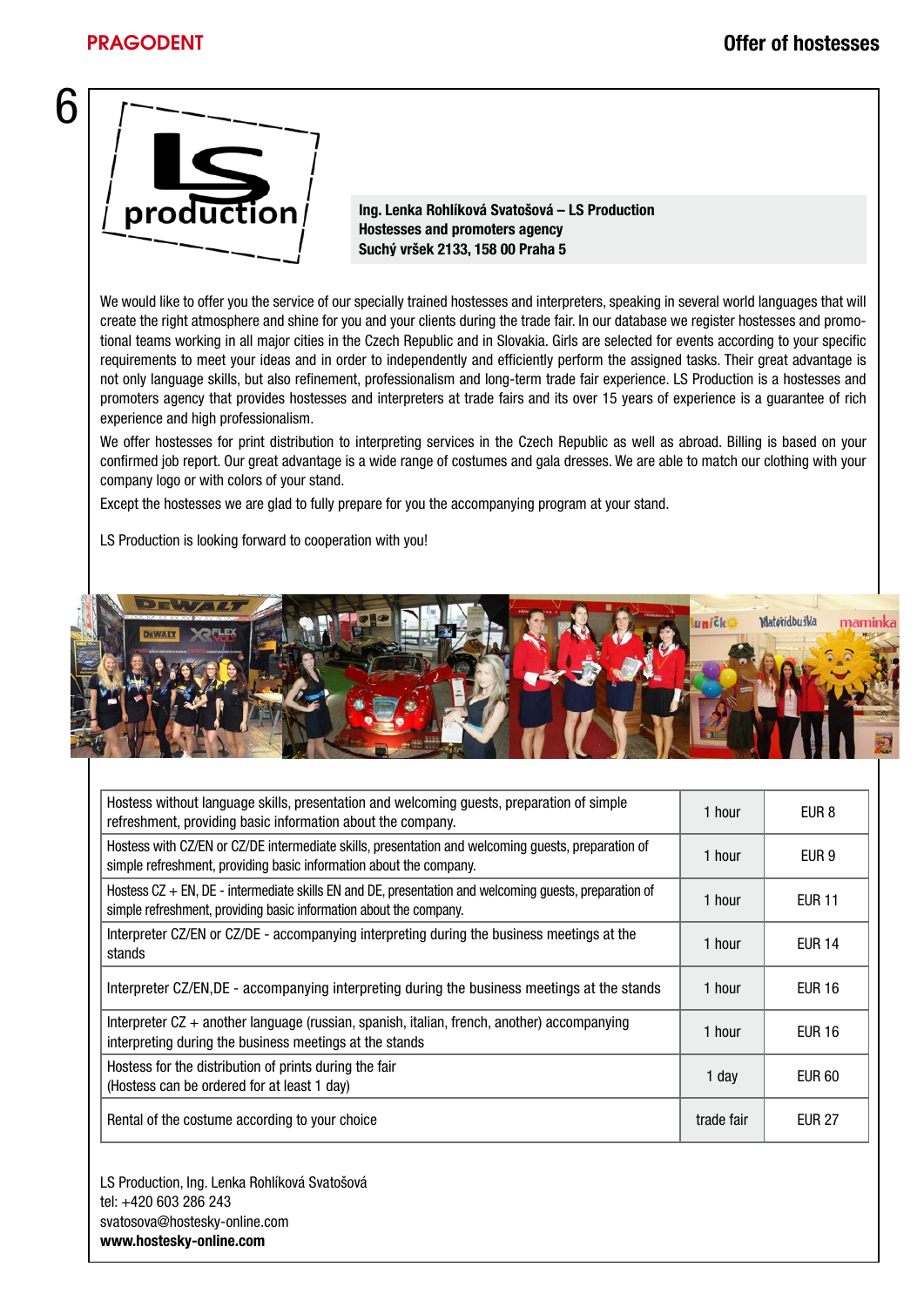

Professional full-servicing in the field of gastronomy is available to you in the PVA EXPO PRAGUE in Letňany. The services offered include:

- **.** Issuing of discount gastronomic cards on registration of exhibitors
- Advantageous price conditions for exhibitors in two restaurants and in two cafés situated in Entrance Halls I and II
- Delivery of refreshment to your stands on the basis of a previous printed or electronic order
- Complete delivery of catering services in your stands, including service and assurance of bartender's services
- Possibility of additional orders of both hot and cold drinks to the stands during the day
- Assurance of complete catering services (buffet parties, business lunches, cocktails, conferences) in the premises of PVA EXPO PRAGUE, as well as out of the Exhibition Centre
- Lease of gastronomic equipment according to your requirements
- Lease of furniture and equipment of your stands (chairs and tables) according to your requirements

We are looking forward to cooperating with you.

Karolína Reichman Čiháková M: +420 773 635 856 info@stonescatering.cz, karolina@stonescatering.cz

STONES CATERING, s.r.o. Oderská 333 190 00 Praha 9 - Čakovice www.stonescatering.cz www.gastropva.cz